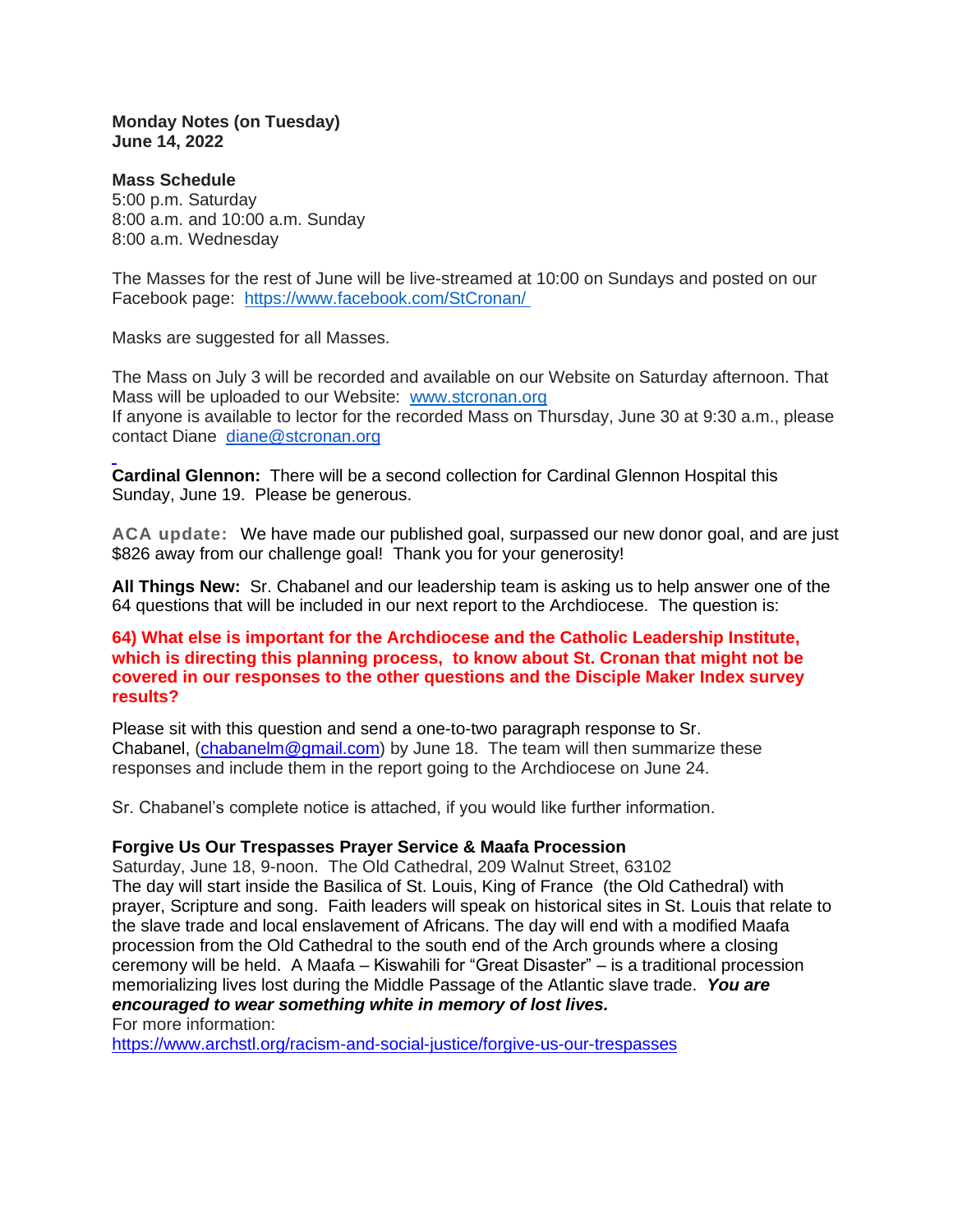**Live Meetings:** We are opening up for live meetings. If your committee or organization would like to meet live in the Coffee and Donut room or conference room at the Parish Center, please contact Mary, [mary@stcronan.org](mailto:mary@stcronan.org) to schedule your date and time.

**COFFEE AND DONUTS IS BACK.** Please join us for Fellowship and community in the COFFEE AND DONUT ROOM after the 10:00 Mass on Sundays. Many thanks to Maggie Hart-Mahon and Dorothy Strathman-Lucy for organizing. People mentioned that they missed having it last week - If you are interested in taking the fourth weekend each month to host, or even the fifth weekend when it occurs, please contact Maggie: [ofccomp17@gmail.com](mailto:ofccomp17@gmail.com)

**Day-Long Women's Retreat:** Mark your Calendars! **Women's Day Long Retreat** planned for **Saturday, June 25, 2022.** Tentative time from **8:30am to 4:30pm**. **In person and outdoors** - Centrally located near Hampton and Hwy 44.Theme and **details to follow**. Donna Moramarco, Kim Madden, and Mary Middendorf are in the planning stages. Express your interest in attending by emailing **[mary.middendorf@gmail.com](mailto:mary.middendorf@gmail.com)** as soon as possible. Space is limited. We are in need of a tent to provide shade at the retreat. If any one has a tent we could borrow, please contact Mary.

**Black Lives Matter Vigil,** takes place the third Friday of the Month at the corner of Manchester and Kingshighway, 5:00 – 6:00 p.m. The next vigil will take place on Friday, June 17. Please join us!

**Pride Parade;** The Pride Parade takes place this year on Sunday, June 26. St. Cronan has a new sign to show off, as well as a pride flag to be carried! We will be marching with the Sisters of St. Joseph of Carondelet. Sr. Clare Bass is the point person. She will be sharing details via CronanTalk soon. If you have questions, you can contact her at [Cbass@csjsl.org](mailto:Cbass@csjsl.org) Andrew Viragh has offered to have shirts made for the parade. If you are interested, please contact him at: **[ANDREW.VIRAGH@GMAIL.COM](mailto:ANDREW.VIRAGH@GMAIL.COM)**

**City Greens Market** would like to partner with the St. Cronan Community in providing fresh, quality food to our neighbors. The Grove's neighborhood nonprofit grocery store, the market is located just up the street at 4260 Manchester. Our mission is to provide access to fresh, quality and affordable food to our neighbors; to promote healthy living in the community; to provide a safe and welcoming space for neighbors to interact; and to support local farmers as part of our extended community. We offer fresh fruits and vegetables, bulk grains and flours, staple goods like beans and pastas and soups, frozen foods, and a variety of quality and humanely raised meats, eggs, and dairy products. While anyone is welcome to shop with us, our members get a 30% discount on all food. And anyone - member or not - who purchases food with their EBT card at City Greens Market can take advantage of the Double Up Food Bucks program to increase their purchasing power - if they purchase at least \$25 of produce, they can get up to \$25 of produce for free. Fresh food, healthy choices, and a united and empowered community. That's our commitment. Please come check us out! [www.stlcitygreens.org](http://www.stlcitygreens.org/)

**Marianist Retreat Center Summer Schedule:** This summer, the Marianist Retreat and Conference Center, located in Eureka, MO, is offering three unique retreat opportunities, and you are cordially invited! These and all summer events can be found at: <https://marianistretreat.com/blog/summertime-events-2022/>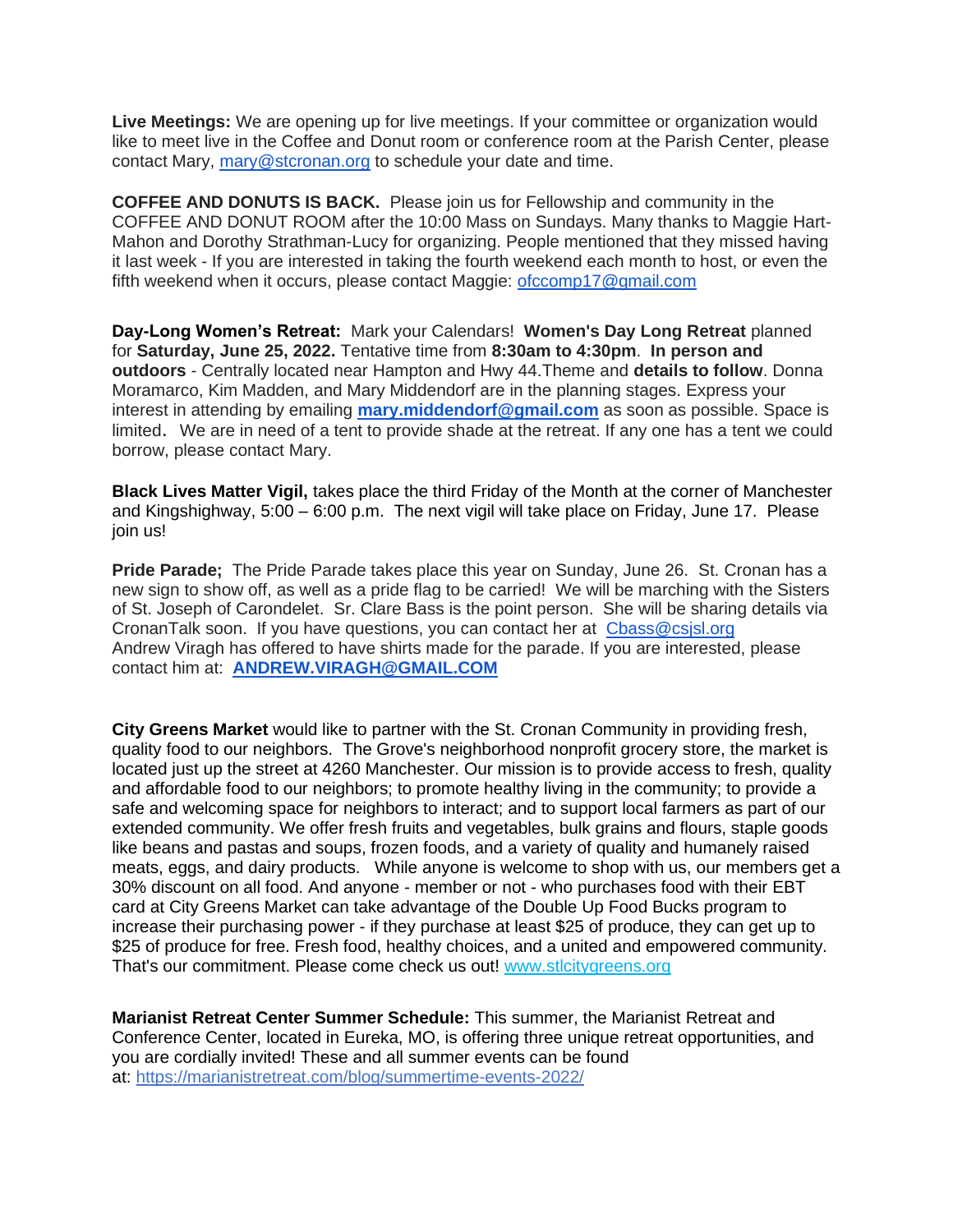**Transformational Journey:** A Pilgrimage to the Edmund Pettus Bridge, the National Voting Rights Museum in Selma, the National Memorial for Peace & Justice and the Legacy Museum in Montgomery, Alabama is being planned for Thursday, October 20 – Sunday, October 23. Save the dates – more details will follow as they are finalized. A community member who now lives in Florida, Jenny Marquardt, recently wrote that she has visited these sites, and the journey is truly transformational.

**Compassionate St. Louis:** St. Cronan has become a member of this movement to help make our city a more compassionate place. You will be seeing their logo on our bulletins and signs. For further information, please visit their website: <https://www.compassionate-stl.org/about-us>

**Wills:** Please remember Saint Cronan's in your will. Title is St. Cronan's Catholic Church-1202 South Boyle Ave.- St. Louis, MO 63110. Our Federal I.D.# 43-0653457

**Prayers Please:** Laurel Hayes; Laurel Hayes' parents Jerry and Nancy; Robert Nathe's Mother, Eileen; Colleen Wallace's godson, Lachlan; Michelle Frank; Jennifer Lyle and Krista Rakers; Jessica; Nick Ambrose; Al Sprehe; Phil Milner; Mike's grandson, Jack; Jim Gorman; Andrew Viraugh's Father; Sharon Orlet's sister, Betty; Nancy Buck's daughter, Jeanne; Kathy Bayless; Tom Kuciejczyk-Kernan's brother, Steve; Barry Buchek's wife, Mary; Trish Curtis' mother and brother; Gavin Barrett-Hayes; Barb Sopp's cousin, Patty Struckhoff; Marie and Roland Martir's granddaughter, Madi, and great-grandson; David Gaillardetz' father, Richard; Fr. Gerry's classmate, Fr. Pat O'Laughlin; Nick and Shirley Ambrose's daughter, Brigid Costello; Shelly Kurtz; Dorothy Lucey's brother, Leo Strathman; Varrietta Anthony; Teresa Sullivan's friend, Caroline Bucci; Kathy Stock's niece, Jill; Fr. Jack's brother, Mike; Natalie Johnson and the Johnson family; Diane Calcaterra; Nancy Buck; Nancy Buck's daughter, Nancy Hall, Sr. Lynne's friend, Jan Berberich, SSND; Blanca.

If you know of anyone who is feeling disconnected from our Community or has left, please let me know by clicking here: [diane@stcronan.org.](mailto:diane@stcronan.org) Please do not reply to this email, because we don't want the names going to everyone. We will reach out to them.

## **Homily:**

Before we look at the mystery of the Trinity, let's take a look at the mystery in the first reading from Proverbs, Chapter 8. The readings says "before anything was created, I was there. I was God's artist, I was God's delight." That's Wisdom, which is in the feminine. When Michelangelo painted the Creation on the Sistine Chapel, he has Proverbs 8 pictured: next to God is a woman. Think about that.

The Trinity. It seems like in our Church we always start with original sin, but the real beginning is the Trinity, which is all good. So why do we emphasize guilt, when originally it was the Trinity, the Goodness. The Trinity is a mystery, but there's different ways to look at mystery. A mystery is not necessarily something you can't understand, but something that is given to endless understanding. The deeper you go into mystery, the more enriched your life will be. The Trinity moves us into endless understanding. The energy in our universe doesn't come from protons and neurons, but from the relationship between those. The interaction between protons and neurons. So with the Trinity, we don't refer to what goes on between, but we use nouns. The past couple of years, I've been hearing the Trinity as a verb. It's a verb. In our Church we think about theology and knowledge, and knowledge can be a dangerous thing without love. Look what we've done over the ages because of knowledge: the Inquisition and the Crusades, and